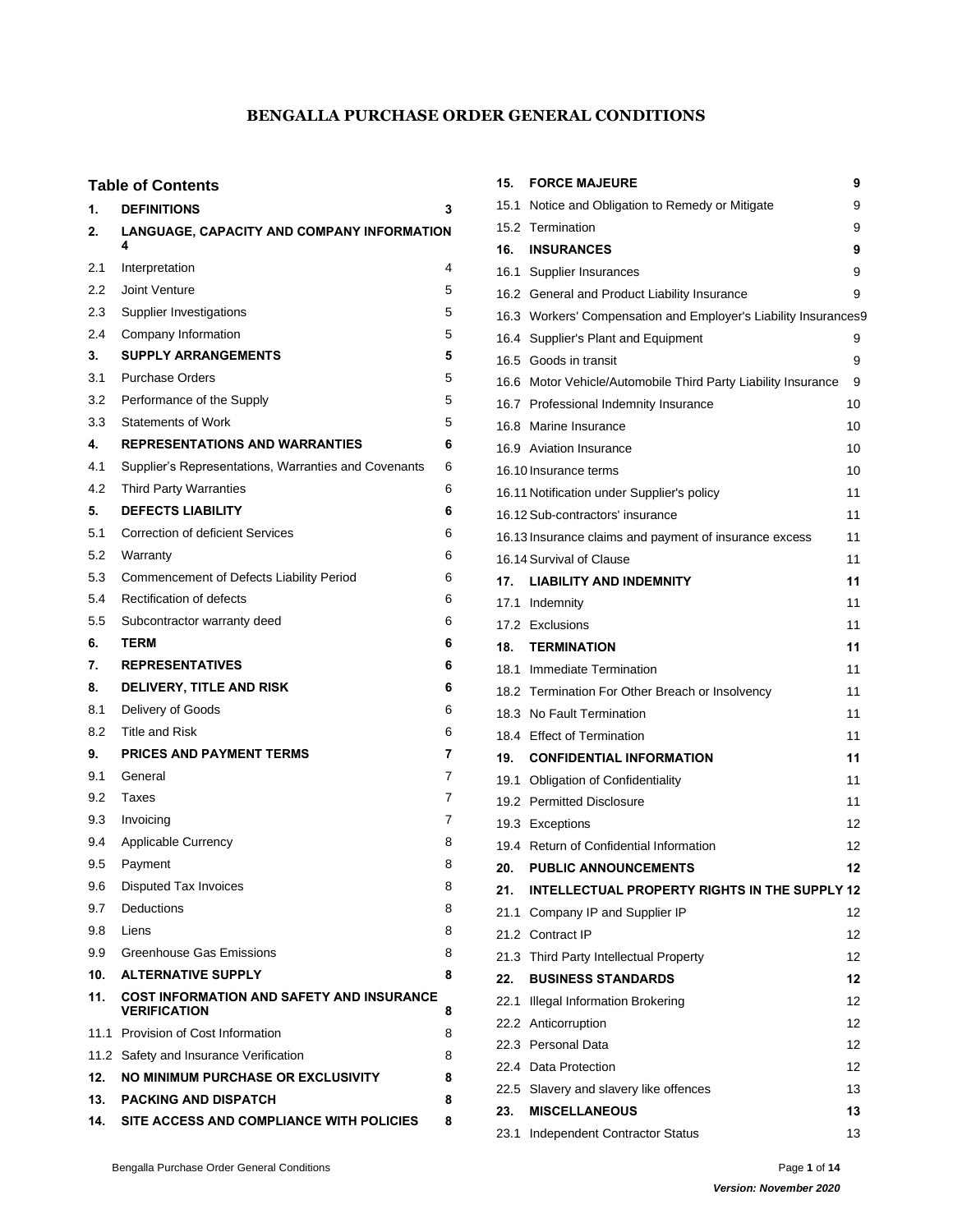| 23.2 Assignment and Subcontracting             | 13 |
|------------------------------------------------|----|
| 23.3 Entire Contract                           | 13 |
| 23.4 Proportionate Liability                   | 13 |
| 23.5 PPSA                                      | 13 |
| 23.6 Security of Payment                       | 13 |
| 23.7 Further Assurances                        | 14 |
| 23.8 Severability                              | 14 |
| 23.9 Waiver                                    | 14 |
| 23.10 Amendments, Variations and Change Orders | 14 |
| 23.11 Governing Law                            | 14 |
| 23.12 Forum                                    | 14 |
| 23.13 Indigenous / Community Relations         | 14 |
| 23.14 Execution and Transmission               | 14 |
| 23.15 Costs                                    | 14 |
| 23.16 Notices                                  | 14 |
| 23.17 Business Day                             | 14 |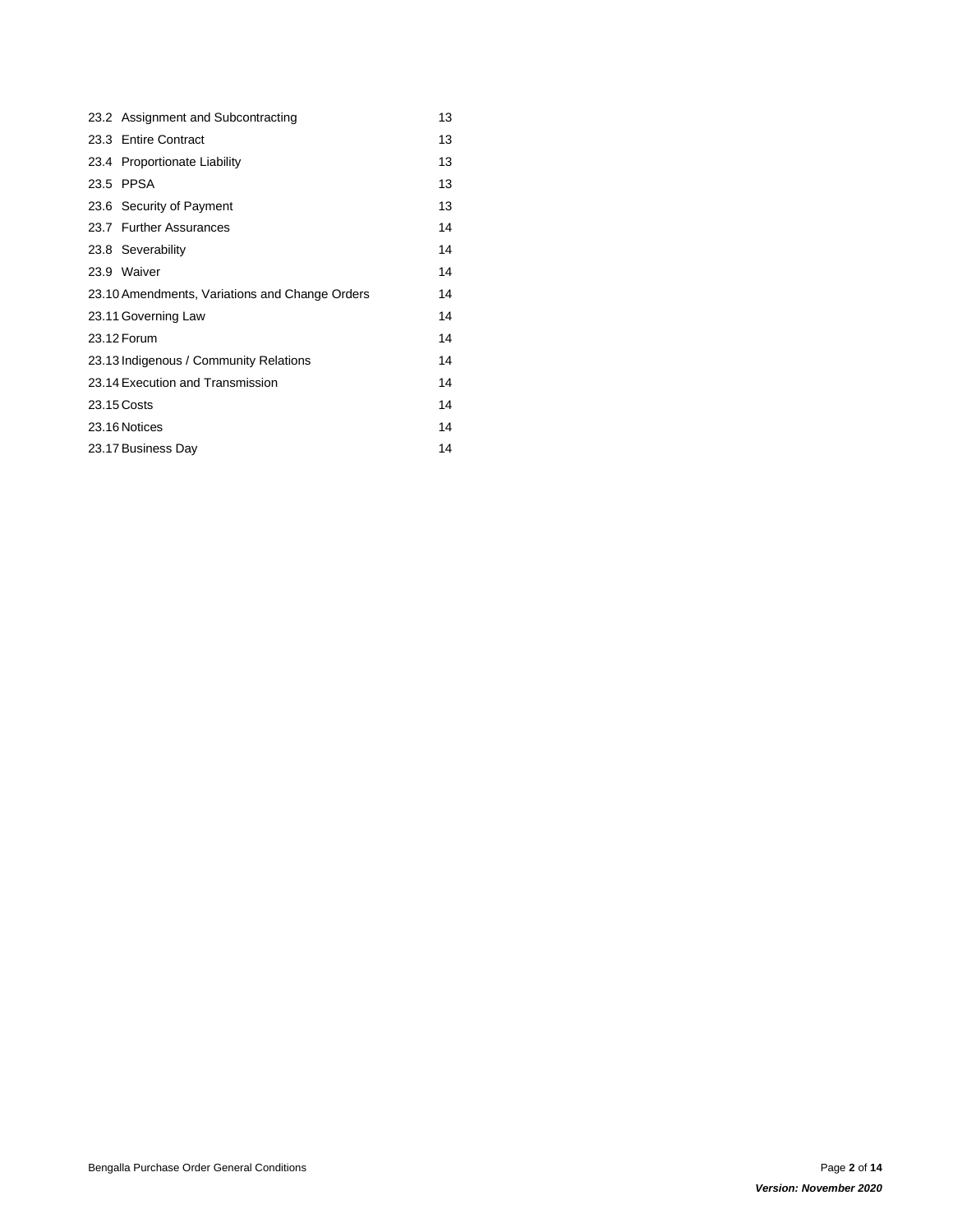#### <span id="page-2-0"></span>**1. DEFINITIONS**

In the Contract, the following terms have the meanings set out below unless the context requires otherwise:

**Affiliate** means any business entity or other form of enterprise, which controls, is controlled by, or is under common control with, a Party.

**Applicable Laws** means all laws, regulations, rules, treaties and orders of any local, state, provincial, territorial and federal Government Agency applicable to a Party, the Contract or the Supply.

**Business Day** means a day on which banks are open for business in the place in respect of which an obligation is to be performed or, in respect of Clause [23.16,](#page-13-9) the place to which a notice is sent.

**Change of Control** means where a person who did not (directly or indirectly) effectively control Supplier at the date of Contract, either alone or together with others, acquires control of Supplier.

**Change Order** means a written document requesting a change to an aspect of the Supply, subject to Clause [23.10,](#page-13-3) and must be titled as a "Change Order".

**Claim** means any action, cause of action, suit, proceeding, claim or demand of any kind.

**Company** means the entity identified as Company in the Key Terms.

**Company's Personal Data** means any Personal Data that Company transfers to Supplier from time to time in connection with the Contract.

**Company IP** means the Intellectual Property Rights of Company or an End User (as the case requires) which:

- (a) are in existence at the date of the Contract; or
- (b) come into existence after the date of the Contract otherwise than in connection with the Contract.

**Company Representative** means the person identified in the Key Terms as Company Representative and any replacement appointed in accordance with Clause [7.](#page-5-10)

**Confidential Information** means any non-public information that the disclosing Party (including an End User) designates as confidential or that, under the circumstances of its disclosure, should reasonably be considered as confidential (including the Contract), whether in relation to the business, affairs, Intellectual Property or activities of a Party, an End User or of a third party which the disclosing Party is obligated to keep confidential.

**Contract** is defined in the Key Terms.

**Contract IP** means all Intellectual Property (present or future) created, discovered or coming into existence as a result of, for the purpose of, or in connection with the provision of the Supply or the Contract, including all Intellectual Property in anything developed by Supplier in providing the Supply, any Intellectual Property in the Documentation provided by Company to Supplier, and any Intellectual Property in the Documentation provided to Company by Supplier, but does not include any Supplier IP.

**Customs Duties** mean any tax or tariff imposed, claimed, levied or assessed by, or payable to, any Government Agency in relation to the import or export of the Goods.

**Defects Liability Period** means 18 months from the date of completion of the Services or 18 months from the date title to the Goods passes to Company (as the case may be), unless another period of time is specified in Schedule C or a SOW.

**Delivery Date** means the date(s) specified in the Contract or relevant PO for the provision of the Supply to Company at the Delivery Point, and if not so specified, Delivery Date means a reasonable time after Supplier receives a relevant PO.

**Delivery Point** means the delivery point or points set out in the Key Terms.

**Documentation** includes plans, designs, drawings, calculations, engineering information, specifications, data, sketches, notes, samples, reports, accounts, maps, manuals, training materials, maintenance manuals, testing and commissioning data, instruction books, equipment asset record and any other material specified in the Contract, whether in tangible or electronic form.

**Effective Date** is defined in the Key Terms.

**End User** means an entity identified in the Contract (or notified to Supplier by Company) to whom Company provides goods and/or services comprising, or derived from, in whole or in part, the Supply.

**Excise Duties** mean any tax or tariff imposed, claimed, levied or assessed by, or payable to, any Government Agency in relation to the production or manufacture of the Goods.

**Force Majeure** means an event or cause that is beyond the control of the Party claiming force majeure, not able to be overcome by the exercise of reasonable care, proper precautions or consideration of reasonable alternatives to avoid the effects of the force majeure by that Party, and that could not have been reasonably foreseen, but specifically does not include inclement weather that is not unusual at the Site or place where the Supply is provided, lack of raw materials or supplies, mechanical breakdown (unless otherwise caused by a Force Majeure event), strikes, lockouts, slowdowns or other labour disruption of a Party or its Personnel, or the financial condition of a Party.

**Goods** means the products, materials, supplies, equipment, Documentation to be developed under the Contract, or other items, if any, identified in Schedule C, to be supplied by Supplier under the Contract.

**Government Agency** means any government or governmental, semi-governmental, administrative, municipal, fiscal or judicial body, department, commission, authority, tribunal, agency or entity.

**Hazardous Substances** means any substance that:

- (a) is recognised as a pollutant, contaminant, dangerous or toxic substance, hazardous or toxic chemical, hazardous waste or substance under Applicable Laws including asbestos and anything containing asbestos; or
- (b) requires investigation, reporting, removal or remediation under Applicable Laws.

**HSE Policies and Standards** means Company's health, safety and environmental policies and standards in force from time to time.

**Illegal Information Brokering** means the practice by which an individual or entity approaches a contractor, subcontractor, vendor or other supplier, and offers confidential information or illegal or illicit influence in order to obtain business through bribery, fraud, or corruption of a competitive bidding process or other dishonest activity.

**Indemnified Parties** means Company, any entity on behalf of which Company enters into the Contract, each End User and their respective Personnel.

**Indirect Transaction Taxes** mean any value added tax, goods and services tax or similar tax (including, without limitation, sales and use or consumption / harmonised taxes) imposed, claimed, levied or assessed by, or payable to, any Government Agency in relation to the acquisition, receipt or sale of the Supply, but does not include any related penalty, fine or interest thereon.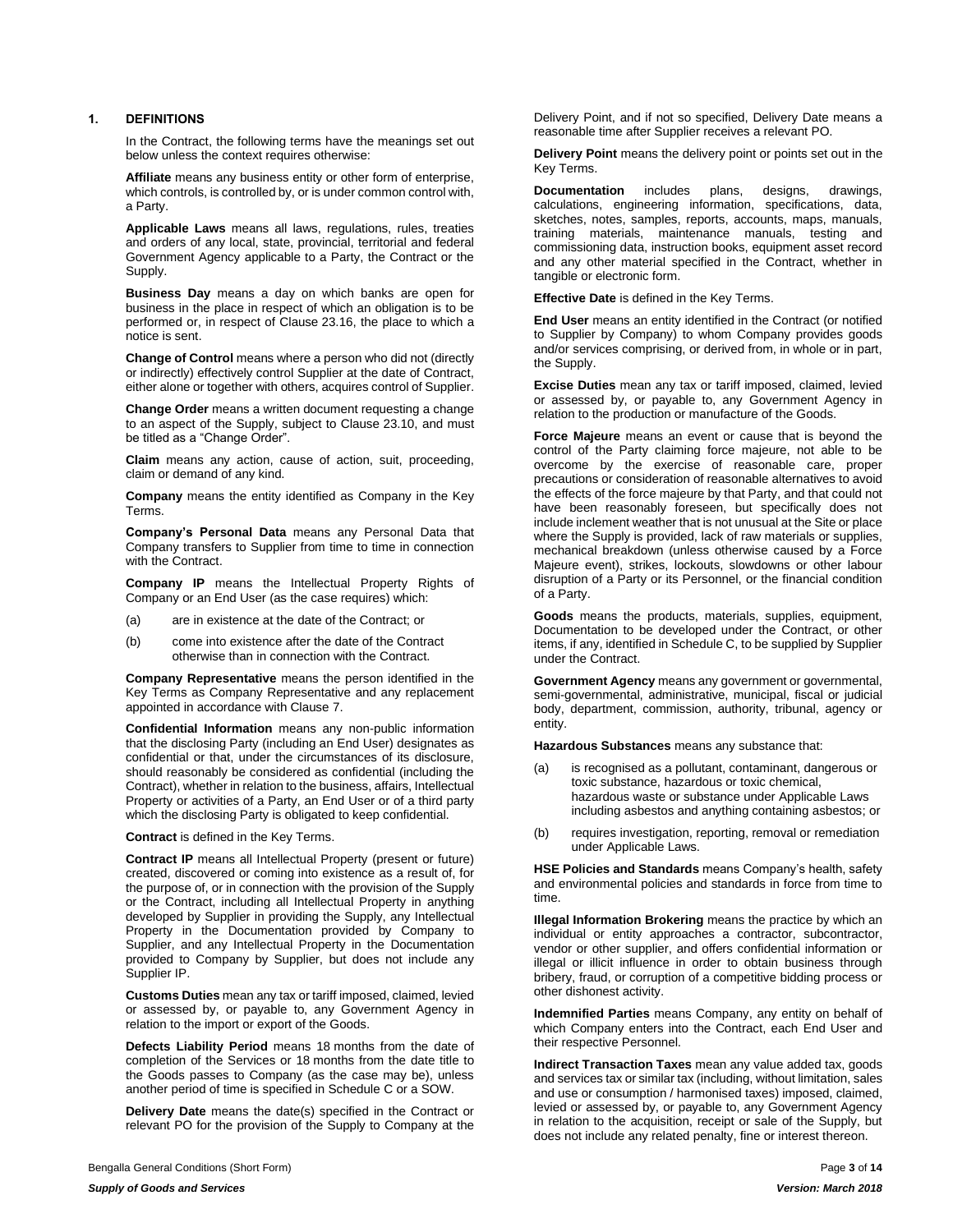**Input Tax Credit** means any entitlement to a credit for, offset against, reduction in or refund of Indirect Transaction Taxes.

**Intellectual Property** means trademarks, service marks, trade names, copyrights, mask works, moral rights, designs, inventions, patents, patent rights, trade secrets, know how, proprietary information and other intellectual property in any and all countries, unions, and jurisdictions and under any and all laws, regulations, treaties, conventions and agreements. Intellectual Property includes registrations of, and applications to register, copyrights, trademarks and service marks, and further includes patent applications.

**Invoice** means an invoice or other document (including, without limitation, a credit note or debit note), in a form which is valid under the Applicable Laws of the jurisdiction where the Indirect Transaction Taxes are imposed, claimed, levied or assessed, and which, if applicable, would enable Company to claim an Input Tax Credit.

**Joint Venture** means an unincorporated joint venture, if any, on behalf of which Company is Party to the Contract as agent.

**Joint Venturer** means, in respect of a Joint Venture, the participants in that Joint Venture.

**Key Terms** means the executed form of agreement to which these General Conditions are attached.

**Liabilities** means damages, losses, liabilities, costs and expenses of any kind.

**Party** means a party to the Contract.

**Personal Data** means information relating to identifiable individuals and includes (but is not limited to) all information relating to individuals that is protected by privacy laws or data protection laws in the country where:

- (a) the relevant individuals are located; or
- (b) the data relating to those individuals is processed.

**Personnel** means the directors, officers, employees, agents, contractors, subcontractors, advisors, consultants or representatives of a Party or its contractors, subcontractors, advisors or consultants involved either directly or indirectly in the provision of the Supply, and including in relation to Company or an End User and its directors, officers, employees, agents or representatives.

**Price** means the price (which may include rates and/or consulting fees), subject to applicable adjustments or discounts, for the Goods and/or Services, as specified in Schedule D or a SOW.

**Purchase Order ("PO")** means a purchase order or service order issued by Company to Supplier for the supply of Goods and/or Services.

**Security of Payment Act** means the *Building and Construction Industry Security of Payment Act 1999* (NSW).

**Services** means the services identified in Schedule C or a SOW to be performed by Supplier under the Contract.

**Site** means the location or premises of Company, or other location identified in the Contract, a SOW or a PO.

**Special Conditions** means the provisions, if any, in Schedule B that modify, or add to, these General Conditions.

**Specifications** means specifications, quality assurances, performance indicators or other measures for the Supply specified in the Contract.

**Standards** means:

- (a) any standards referred to in the Contract;
- (b) any relevant Australian Standards;
- (c) any applicable standards issued by a Government Agency or by the entity that issues standards in the state, province or territory identified in Company's address in the Key Terms;
- (d) all principles, practices and standards of due care, skill and diligence normally practiced by recognised firms in performing services or supplying goods of a similar nature; and
- (e) Company's HSE Policies and Standards.

**Statement of Work ("SOW")** means a mutually agreed to document executed by the Parties pursuant to the Contract for the provision of Services and/or Goods.

**Supplier** means the entity identified as Supplier in the Key Terms.

**Supplier IP** means the Intellectual Property of Supplier that:

- (a) is in existence as of the Effective Date; or
- (b) comes into existence after the Effective Date otherwise than in connection with the Contract.

**Supplier Representative** means the person identified in the Key Terms as Supplier Representative and any replacement appointed in accordance with Clause [7.](#page-5-10)

**Supply** means the performance of the Services and supply of the Goods by Supplier under the Contract.

**Supply Timetable** means the schedule set out in Schedule C or a SOW detailing dates or times for beginning and completing the Supply (including any stages thereto).

**Tax and Taxes** means any and all taxes, fees, withholdings, imposts, levies, duties or other charges of any nature whatsoever or whensoever, including, without limitation, Customs Duties, Excise Duties (including fuel duty, levy or impost), stamp, documentary, payroll, personal, property, real property, interest equalisation, business, occupation, turnover, income, corporation, capital, profits, gains, gross receipts, together with any penalties, fines or interest thereon or similar additions thereto, imposed, levied or assessed by any Government Agency or otherwise payable.

**Term** is defined in the Key Terms, and includes any renewals agreed in writing between the Parties.

#### <span id="page-3-0"></span>**2. LANGUAGE, CAPACITY AND COMPANY INFORMATION**

#### <span id="page-3-1"></span>**2.1 Interpretation**

The following rules apply under the Contract unless the context requires otherwise:

- (a) headings are for convenience only and do not affect interpretation;
- (b) the singular includes the plural and conversely;
- (c) if a word or phrase is defined, its other grammatical forms have a corresponding meaning;
- <span id="page-3-2"></span>(d) the meaning of general words is not limited by specific examples introduced by *including* or *for example*;
- (e) a reference to a person, corporation, trust, partnership, unincorporated body or other entity includes all of them; and
- (f) a reference to a person or Party includes a reference to that person's or Party's executors, administrators, successors, substitutes (including by novation),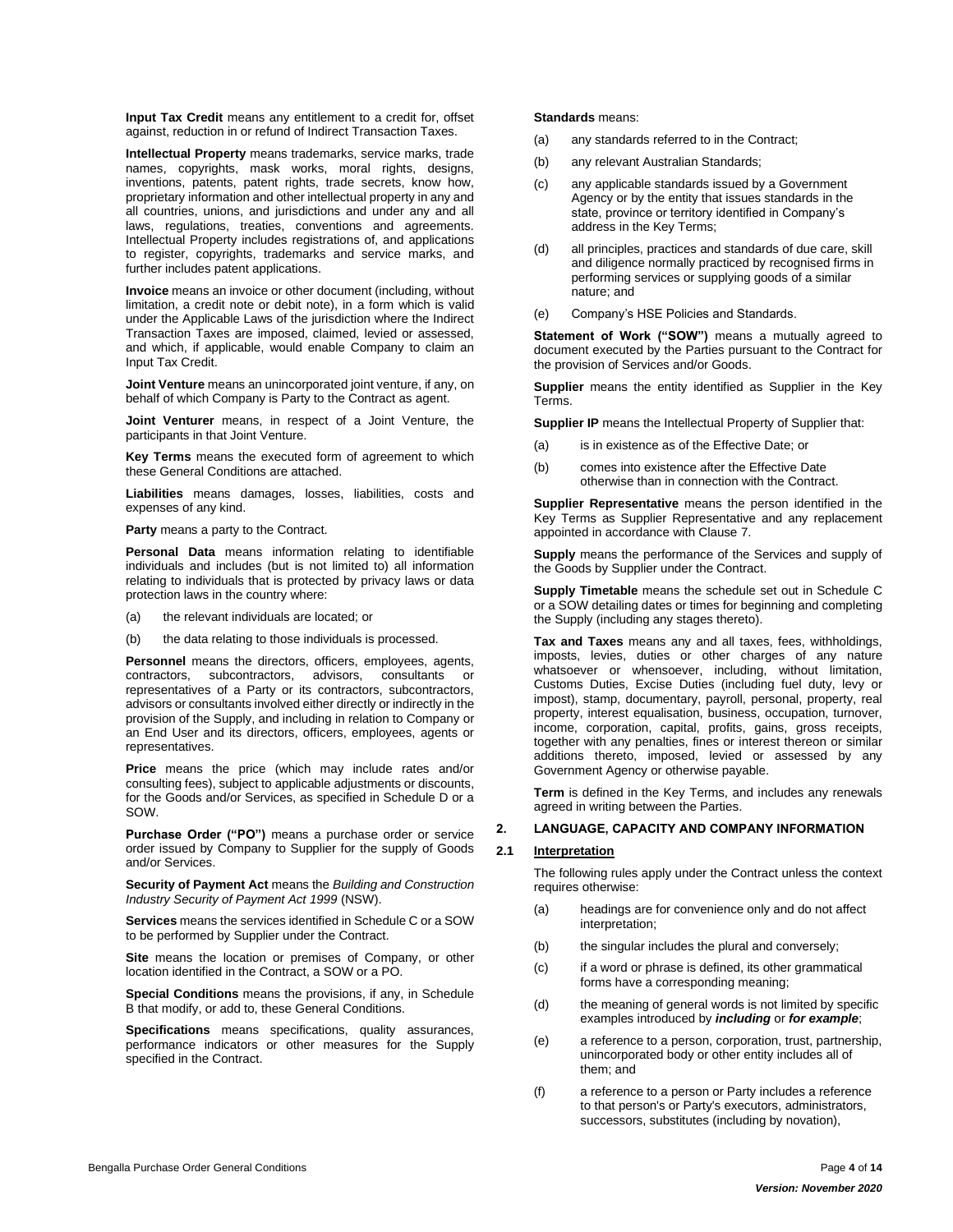assigns (in the case of a person) and permitted assigns (in the case of a Party).

# <span id="page-4-0"></span>**2.2 Joint Venture**

If the Contract specifies that Company enters into, and is a party to, the Contract for and on behalf of Joint Venturers under a Joint Venture, then the following paragraphs apply:

- (a) Company is a party to the Contract as agent severally for each of the Joint Venturers in their respective percentage interests in the Joint Venture.
- (b) The Parties acknowledge and agree that:
	- the obligations and liabilities of the Joint Venturers  $(i)$ to Supplier are several only (and will not be, nor be construed to be, either joint or joint and several), in accordance with the Joint Venturer's respective percentage interest from time to time in the Joint Venture;
	- (ii) the percentage interests of the Joint Venturers, and the identity and number of Joint Venturers, may change from time to time and Company may at any time without the consent of Supplier assign its rights and obligations under the Contract to an incoming agent or manager on behalf of the Joint Venturers;
	- (iii) the rights and remedies in and under the Contract may be exercised by Company for and on behalf of the Joint Venturers;
	- $(iv)$  the benefit of the respective duties and obligations of Supplier under the Contract are deemed to enure to each of the Joint Venturers, and Company is severally authorised to enforce those duties and obligations on the Joint Venturers' behalf;
	- all Notices to be given or made pursuant to the Contract relating to the Joint Venture may be given or made (as the case requires) by Company on behalf of the Joint Venturers or any one or more of them;
	- (vi) in dealing with the Joint Venturers, for all purposes under or in connection with the Contract (including, for the avoidance of doubt, any Purchase Order), Supplier must deal only with Company; and
	- (vii) Company will not be liable for the failure of the Joint Venturers (or any one or more of them) to perform its or their obligations under the Contract.

## <span id="page-4-1"></span>**2.3 Supplier Investigations**

Supplier acknowledges that it has informed, and/or been given every opportunity to inform, itself prior to entering into the Contract and must continue to inform itself as to the location, topography and local surface and subsurface conditions of the Site; weather, road and transportation; plant, equipment, materials, consumables, supplies, facilities and tools needed for the performance of the Supply; and all other matters which could affect progress or performance of the Supply.

# <span id="page-4-2"></span>**2.4 Company Information**

Regarding any information provided to Supplier or its Personnel in relation to the Contract (including, in connection with any request for proposal, quote, etc.), there is no representation or warranty, express or implied, that the information is complete, accurate, useful, feasible, suitable or error free. Supplier and its Personnel accept all risk of use of, and reliance on, such information.

## <span id="page-4-3"></span>**3. SUPPLY ARRANGEMENTS**

#### <span id="page-4-4"></span>**3.1 Purchase Orders**

- (a) When Company elects to obtain the Supply, it will issue a PO to Supplier containing the following information, plus any other applicable terms:
	- the specific Goods or Services ordered;
	- (ii) the Site(s) or Delivery Points where the Supply will be provided;
	- (iii) the Delivery Date(s); and
	- (iv) the Prices.
- (b) Each PO is governed by the terms and conditions of the Contract and is accepted by Supplier on the first of the following to occur:
	- Supplier communicating its acceptance to  $(i)$ Company;
	- (ii) any performance by Supplier under the PO; or
	- (iii) the passage of 5 days after receipt of the PO without written notice to Company that Supplier does not accept; provided that Supplier may not reject a PO that complies with the Contract.
- (c) Any additional terms and conditions provided in a PO (except to the extent authorised by the Contract), or any additional terms and conditions provided by Supplier, shall be null and void. Company may revoke or withdraw a PO, in whole or part, prior to Supplier's acceptance.

#### <span id="page-4-5"></span>**3.2 Performance of the Supply**

Upon acceptance of a PO under Clause [3.1,](#page-4-4) Supplier must provide the Supply according to the Contract, including the Supply Timetable and all relevant Delivery Dates. Time is of the essence in Supplier's performance under the Contract.

#### <span id="page-4-6"></span>**3.3 Statements of Work**

- (a) The Parties may enter into SOWs governed by the Contract for the provision of certain Services (and associated Goods) to Company, which must be provided and paid for as provided in the relevant SOW.
- (b) Each SOW must reference the Contract, Company and Supplier and be governed by the Contract. There may be more than one SOW under the Contract. Each SOW must be substantially in the form of Schedule E, and will be effective when executed by authorised representatives of the Parties.
- <span id="page-4-7"></span>(c) Each SOW must contain, at a minimum, the following information related to the Services under that SOW:
	- a description of the Services, (and Goods, if any);
	- (ii) the Site(s) where Services will be performed or Goods delivered;
	- (iii) any Specifications and Standards in addition to those in the Contract;
	- (iv) the Supply Timetable;
	- names of any specified Supplier Personnel  $(v)$ providing the Services;
	- (vi) a project manager for each Party; and
	- (vii) the Prices.
- (d) The Parties agree that a SOW may not be used to add to, or amend, the Contract except as specifically set forth in Clauses [2.1\(d\)](#page-3-2) o[r 3.3\(c\)](#page-4-7) above.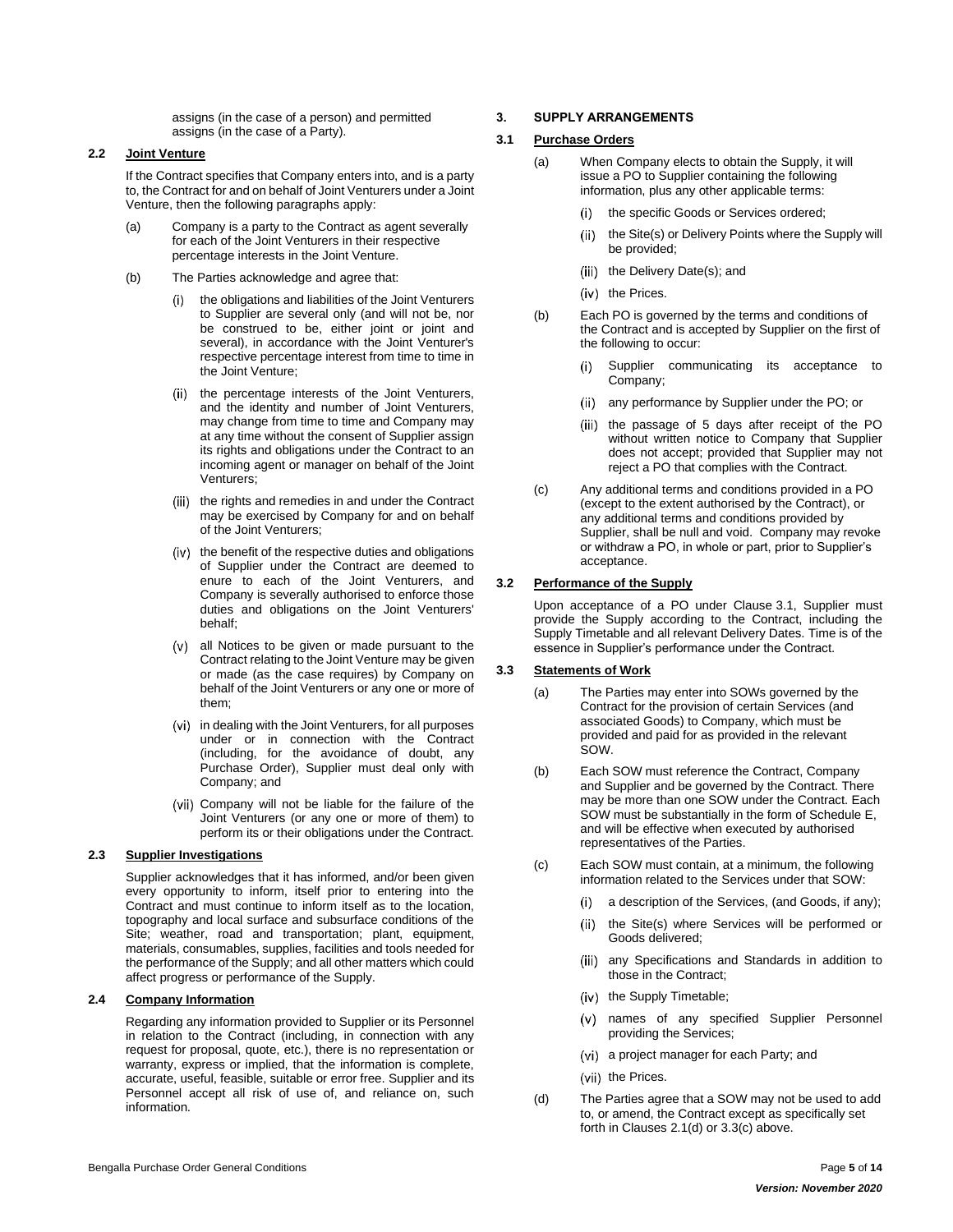#### <span id="page-5-0"></span>**4. REPRESENTATIONS AND WARRANTIES**

#### <span id="page-5-1"></span>**4.1 Supplier's Representations, Warranties and Covenants**

- (a) Supplier represents, warrants and covenants to Company that:
	- the Services will conform to the Specifications and  $(i)$ Standards and will be free from any errors, omissions or other defects;
	- all Goods will be of merchantable quality, free from  $(ii)$ defects in design, materials and workmanship, conform to the Specifications and Standards, and be fit for their intended purpose;
	- (iii) in relation to the performance of the Supply:
		- $(A)$ Supplier and its Personnel will exercise the standards of diligence, skill and care normally exercised by a similarly qualified and competent person in the performance of comparable work; and
		- $(B)$ any equipment used on-Site by Supplier will be in safe working condition, will comply with all Applicable Laws and will be operated by suitably qualified and competent Personnel, to the satisfaction of Company;
	- (iv) Supplier has, or at the time of delivery to Company will have, good and marketable title to the Goods with the right to transfer such title to Company free and clear of all liens, claims, charges, hypothecs, security interests or any other encumbrances;
	- (v) Supplier is properly licensed, equipped, organised and financed to perform all its obligations under the Contract and that there are no circumstances that will interfere, conflict or affect its ability to perform its obligations in a timely and satisfactory manner;
	- (vi) the Goods and/or Services do not and will not infringe the Intellectual Property rights of a third party;
	- (vii) the Goods and Services will be provided in accordance with all Applicable Laws;
	- (viii) except to the extent specifically detailed in the Specifications, the Goods (including temporary fittings such as gaskets) are 100% free of all Hazardous Substances; and
	- (ix) the Personnel:
		- $(A)$ have all necessary government approvals required to lawfully work in Australia;
		- $(B)$ are paid, and engaged upon work conditions, in accordance with applicable laws and any relevant industrial award or agreement.
- (b) These warranties are in addition to any other warranties that Supplier may provide in respect of the Services and/or Goods, which warranties must not restrict or limit the warranties set out above.

# <span id="page-5-2"></span>**4.2 Third Party Warranties**

Supplier will provide to Company (by assignment or otherwise) all manufacturer's warranties provided with respect to the Goods and will not take any action that will void or impair any third party warranty unless authorised by Company.

#### <span id="page-5-3"></span>**5. DEFECTS LIABILITY**

#### <span id="page-5-4"></span>**5.1 Correction of deficient Services**

Upon receipt of a Notice from Company Representative during the Term (or during the Defects Liability Period as the case requires) of any deficiency in the Services (except for a defect in any Good, in respect of which Clause[s 5.2,](#page-5-5) [5.3](#page-5-6) an[d 5.4](#page-5-7) apply), Supplier must correct such deficiency (including by way of providing such additional services necessary to correct such deficiency) at no cost to Company prior to the time specified in the Notice.

#### <span id="page-5-5"></span>**5.2 Warranty**

Supplier warrants each Good against any defect which arises during the Defects Liability Period.

#### <span id="page-5-6"></span>**5.3 Commencement of Defects Liability Period**

In respect of each Good, the Defects Liability Period will commence on and from the date that the Good is accepted by Company Representative in writing or the Date of Completion, whichever is later.

#### <span id="page-5-7"></span>**5.4 Rectification of defects**

Upon receipt of a Notice from the Company Representative of any defect in any Good during the Defects Liability Period due to defective design, materials, workmanship, unmerchantable quality or unfitness for intended purpose, the affected items or parts must be redesigned, repaired or replaced as appropriate by Supplier at no cost to Company prior to the expiration of the time specified in the Notice. If Supplier fails to make the necessary redesign, repair or replacement within the period specified, Company may perform or cause to be performed such redesign, repair or replacement at Supplier's risk and cost and any costs and expenses incurred by Company will be recoverable from Supplier as a debt due and payable.

#### <span id="page-5-8"></span>**5.5 Subcontractor warranty deed**

The Supplier must ensure that each subcontractor enters into a warranty deed in favour of the Company (or its nominee) substantially in the form of Schedule F (Subcontractor Warranty Deed).

## <span id="page-5-9"></span>**6. TERM**

The Contract will commence on the Effective Date and will remain in force until the expiration of the Term unless terminated earlier in accordance with the Contract.

### <span id="page-5-10"></span>**7. REPRESENTATIVES**

The Company Representative and Supplier Representative will act as the Parties' primary contacts with respect to the Contract. Either Party may change its representative upon written notice to the other Party.

#### <span id="page-5-11"></span>**8. DELIVERY, TITLE AND RISK**

#### <span id="page-5-12"></span>**8.1 Delivery of Goods**

Supplier must deliver the Goods to Company at the Delivery Point.

# <span id="page-5-13"></span>**8.2 Title and Risk**

- (a) Title to the Goods will pass to Company upon the earlier of:
	- delivery (and acceptance) of the Goods to  $(i)$ Company at the Delivery Point; or
	- payment for the Goods, unless provided otherwise  $(ii)$ in Schedule D.
- (b) Risk of loss of, or damage to, the Goods will pass to Company upon delivery (and acceptance) of the Goods to Company at the Delivery Point.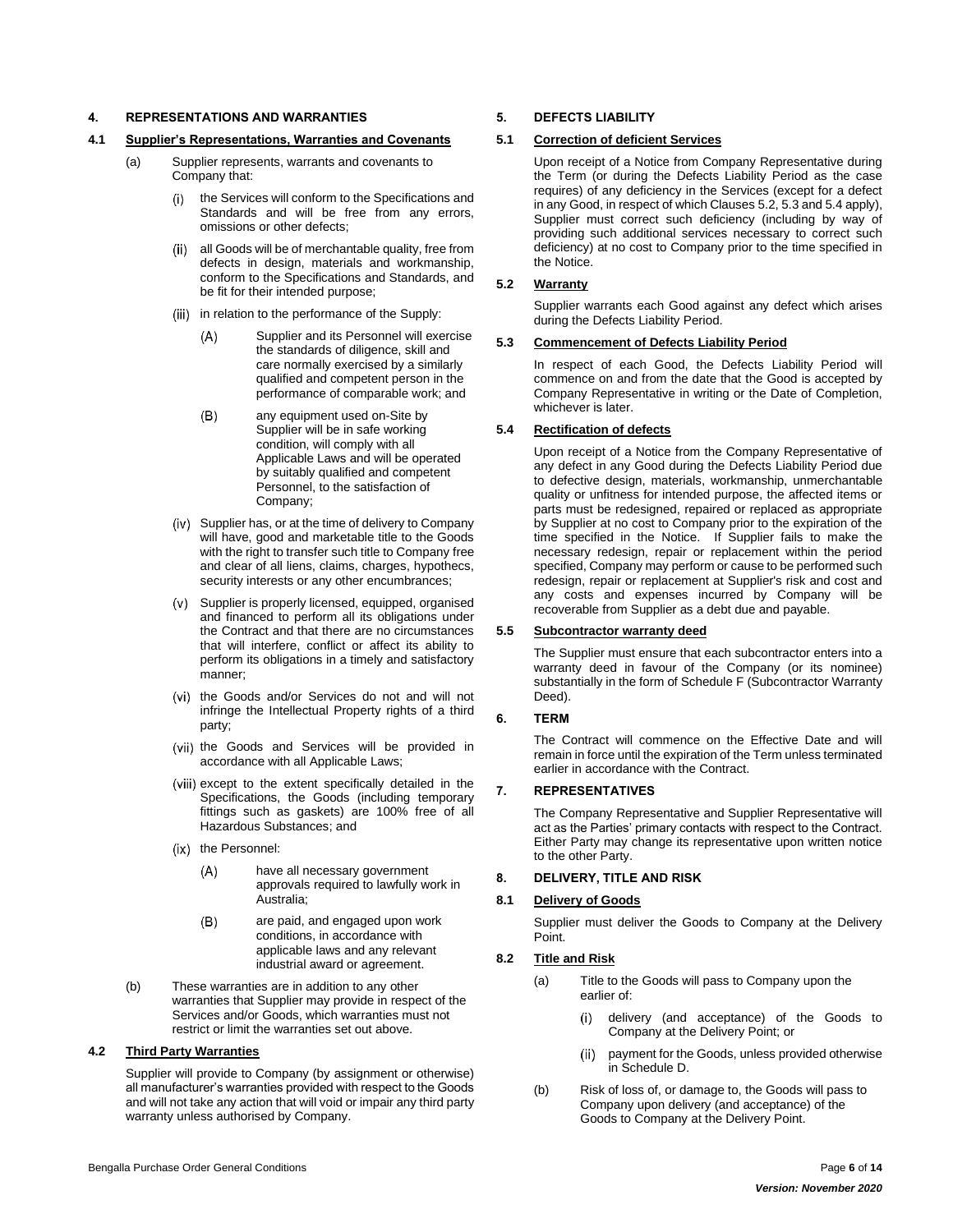(c) Company will have the right to inspect any Goods prior to accepting delivery and may reject any nonconforming Goods.

## <span id="page-6-0"></span>**9. PRICES AND PAYMENT TERMS**

#### <span id="page-6-1"></span>**9.1 General**

Supplier must supply the Supply for the Price. The Price is inclusive and Supplier will be solely responsible for all:

- (a) associated costs of the Supply, unless expressly provided otherwise in Schedule D;
- (b) expenses incurred by Supplier in providing the Supply, unless otherwise specified in Schedule D; and
- (c) Taxes, subject to Clause [9.2.](#page-6-2)

#### <span id="page-6-2"></span>**9.2 Taxes**

#### (a) **Taxes (excluding Indirect Transaction Taxes)**

- Unless expressly provided otherwise, the Price  $(i)$ and all amounts payable under the Contract (including any Liabilities or amounts by way of reimbursement or otherwise) are inclusive of all Taxes, but exclusive of any Indirect Transaction Taxes, subject to Clause [9.2\(a\)\(ii\).](#page-6-4)
- <span id="page-6-4"></span>Where Indirect Transaction Taxes are payable under the Contract, and if Supplier is required under Applicable Laws to pay the Indirect Transaction Taxes to the appropriate Government Agency, provided that Supplier has first provided Company with a valid Invoice, Company will pay to Supplier an additional amount equal to the Indirect Transaction Taxes payable by Supplier.
- (iii) If Company deems that any Indirect Transaction Taxes have been over-charged, inappropriately levied or that an exemption, reduction, concession, drawback, refund, rebate or remission applies, Company may, by written notice to Supplier, require Supplier to contest such Indirect Transaction Taxes with the relevant Government Agency at the cost, direction and control of Company. Where the contest is successful, Supplier will pass on to Company, the full economic benefit of the exemption, reduction, concession, drawback, refund, rebate or remission of Indirect Transaction Taxes, as applicable.

#### (b) **Withholding Taxes**

- Company may withhold payment of the amount of any Taxes required to satisfy any withholding obligations under Applicable Laws for the Supply provided by Supplier, unless Supplier provides Company with valid documentation (received prior to the date when the payment is due) showing that an exemption applies in the jurisdiction where the Supply is provided. In such event, Company will use its best endeavours to furnish Supplier with all receipts, proof of payment and other relevant documentation for all deductions and withholding taxes so paid to the applicable Government Agency. For the avoidance of doubt, Company will not be liable to Supplier for withholding the amount of Taxes required to satisfy withholding obligations under this Clause.
- Where Company makes payment to Supplier without withholding or deducting the amount of Taxes required to satisfy withholding obligations under Applicable Laws Supplier must reimburse or otherwise pay to Company the amount that should have been withheld or deducted within 14 days of receiving an official receipt (or certified copy) or

other documentation evidencing the amount that was required to have been withheld or deducted.

#### (c) **Customs Duties and Excise Duties**

- $(i)$ Where Supplier is the importer of record for the Goods, Supplier must:
	- $(A)$ be responsible for, and remit payment of all Customs Duties as well as any other fiscal charges to the applicable Government Agency; and
	- $(B)$ use its best endeavours to ensure that any Goods are imported free of applicable Customs Duties including, without limitation, through the use of applicable bilateral free trade agreements or special trade concession (or the equivalent).
- (ii) At the request of Company, Supplier must make, or provide Company with all information and documentation that is necessary for Company to make applications or certifications required by Applicable Laws for:
	- $(A)$ refund, rebate, drawback, remission or other reduction of Customs Duties or Excise Duties; and
	- $(B)$ Customs Duties or Excise Duties concessions, including, without limit, exemptions, reductions, duty-free access and preferential rates of duty available under bilateral free trade agreements (or the equivalent).
- (iii) If Company deems that any Customs Duties and Excise Duties have been over-charged, inappropriately levied or that an exemption, reduction, concession, drawback, refund, rebate or remission applies, Company may, by written notice to Supplier, require Supplier to contest such Customs Duties and Excise Duties with the relevant Government Agency at the cost, direction and control of Company. Where the contest is successful, Supplier will pass on to Company, the full economic benefit of the exemption, reduction, concession, drawback, refund, rebate or remission of Customs Duties and Excise Duties, as applicable.

# <span id="page-6-3"></span>**9.3 Invoicing**

Unless otherwise provided in Schedule D, Supplier will Invoice Company within 15 days after the month in which the Goods or Services were supplied and each Invoice must be submitted to Company's address in the Key Terms, or other location as Company may designate and must include, at a minimum:

- (a) Company's PO number, if any;
- (b) an itemisation of, (including Prices), the Goods and Services covered by the Invoice;
- (c) Indirect Transaction Taxes, if any, for which Supplier seeks payment by Company pursuant to Clause [9.2;](#page-6-2) and
- (d) a duly signed written statement (in the form issued by the New South Wales Government set out in Schedule G (Subcontractor's Statement)) which complies with the Contractor's obligations under section 127 of the *Industrial Relations Act* 1996 (NSW), Schedule 2, Part 5 of the *Pay-roll Tax Act* 2007 (NSW) and section 175B of the *Workers Compensation Act* 1987 (NSW) (or any equivalent later laws) to provide a statement to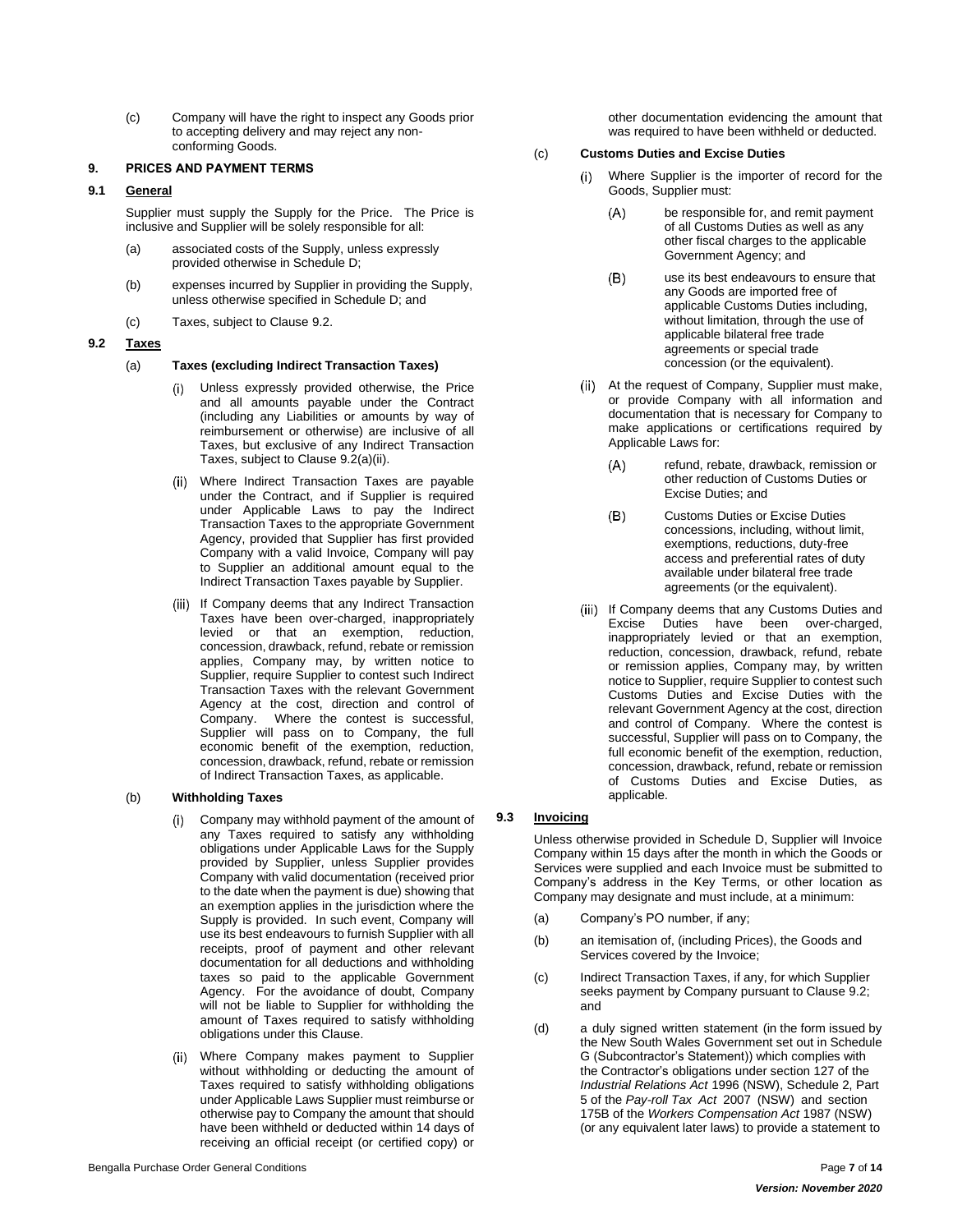the "*Principal Contractor"* as contemplated by those Acts.

If Supplier fails to include an amount payable to Supplier on an Invoice, it must notify Company in writing of its claim within 30 days after delivery of such Invoice. Any such claim not made within the 30 day period is deemed waived.

#### <span id="page-7-0"></span>**9.4 Applicable Currency**

Unless otherwise indicated in Schedule D or an applicable SOW, all Invoices, Prices and payments will be stated and made in Australian dollars.

# <span id="page-7-1"></span>**9.5 Payment**

Unless otherwise specified in Schedule D or the applicable SOW, Company will make payment of all undisputed amounts due to Supplier 45 days following the end of the calendar month in which the Invoice is received. Unless otherwise specified in Schedule D, if an Invoice for Goods is received by Company before delivery of the Goods, the time period for payment will not begin until the end of the calendar month in which the Goods are actually delivered to Company. Payment of an Invoice shall be on account only and is not evidence or an admission by Company that any of the Supply conforms to the Contract. Company will notify Supplier in writing of any disputed amount in an Invoice.

#### <span id="page-7-13"></span><span id="page-7-2"></span>**9.6 Disputed Tax Invoices**

- (a) If Company disputes any amount shown on an Invoice given by Supplier pursuant to Clause [9.3,](#page-6-3) Company Representative must, within 10 Business Days of receiving such an Invoice, issue a payment schedule to Supplier and Company evidencing the Company Representative's opinion of the amounts due from Company to Supplier and reasons for any difference from the amount claimed by Supplier.
- <span id="page-7-14"></span>(b) If the Company Representative issues a payment schedule pursuant to Claus[e 9.6\(a\)](#page-7-13) Supplier must, within 2 Business Days, give Company an Invoice for the amount stated in that payment schedule.
- (c) Following the receipt of an Invoice given in accordance with Clause [9.6\(b\),](#page-7-14) Company must pay any amounts not in dispute in accordance with Clause [9.5,](#page-7-1) provided that such payment by Company of any amount is not to be considered as an acceptance of the amount in dispute or of Company's liability to make that payment.

# <span id="page-7-3"></span>**9.7 Deductions**

Without limiting any other remedy available to it, Company may deduct, set-off or withhold amounts due to Supplier for:

- (a) payment of any Liability for breach of the Contract;
- (b) the cost to remedy any non-compliant Goods or Services due to breach of warranty;
- (c) an amount Company is required to deduct under Applicable Laws; or
- (d) any other amount payable to Company under the Contract.

# <span id="page-7-4"></span>**9.8 Liens**

Supplier must make prompt payment of all debts or liabilities incurred by Supplier in connection with the Contract. Subject to Applicable Laws, by accepting payment, Supplier waives and releases all rights to, and at its sole cost will obtain prompt removal of, any mechanics', materialmen's, mining or similar lien, hypothec or claim against Company or its assets, that then exist or that may arise with respect to the Supply provided on or before the date of the relevant Invoice. All payments to Supplier

(b) the provision of the Goods or Services.

# <span id="page-7-6"></span>**10. ALTERNATIVE SUPPLY**

<span id="page-7-5"></span>**9.9 Greenhouse Gas Emissions**

If Supplier is unable or unwilling to provide the Supply in accordance with the Contract, Company may, in its discretion, source such part of the Supply from a third party, and Supplier will be responsible for all incremental costs to Company associated with sourcing the alternative supply until Company reasonably determines that Supplier will resume performance of the relevant part of the Supply in accordance with the Contract and any alternate supply commitments of Company have expired.

under the Contract are contingent on Supplier providing proof of compliance with this Clause to Company upon request.

Notwithstanding any other provision of the Contract, Supplier is not entitled to be reimbursed by Company for any amount that Supplier pays or is liable to pay as a result of Supplier, or any of its Affiliates, being required by Applicable Laws to surrender tradeable permits or to pay a Tax as a consequence of: (a) the emission of greenhouse gases in the course of

Goods supplied under the Contract; or

performing the Services or producing or supplying the

## <span id="page-7-7"></span>**11. COST INFORMATION AND SAFETY AND INSURANCE VERIFICATION**

# <span id="page-7-8"></span>**11.1 Provision of Cost Information**

If any part of the Price is based on or includes third party costs that are passed through (including any Taxes for which Supplier seeks reimbursement under Clause [9.2\)](#page-6-2), Supplier must give Company reasonable access to all such cost records for audit and verification of Invoices issued under, and relevant costs referred to in, the Contract. If an audit reveals an error in invoicing or amounts paid, Supplier must promptly correct the error and make reimbursements, as appropriate.

# <span id="page-7-9"></span>**11.2 Safety and Insurance Verification**

Upon Company's request, Supplier must provide safety and insurance information to Company (or a third party agency designated by Company), to verify Supplier's compliance with the safety and insurance requirements of the Contract. All costs associated with the provision and verification of this information must be borne by Supplier.

# <span id="page-7-10"></span>**12. NO MINIMUM PURCHASE OR EXCLUSIVITY**

Nothing in the Contract obligates Company to request or acquire any minimum level of Goods or Services from Supplier. The Contract is not evidence of, nor does it create, an exclusive relationship between Company and Supplier for the Supply, or any aspect of the Supply. No territorial protection or rights are given or intended to be given to Supplier under the Contract.

# <span id="page-7-11"></span>**13. PACKING AND DISPATCH**

Supplier must pack all Goods for transport to Company, in accordance with Company's freight preparation or packaging policy, if any, and must notify Company when the Goods are ready for dispatch. Unless specifically required by the Contract, packaging must not contain any Hazardous Substances.

# <span id="page-7-12"></span>**14. SITE ACCESS AND COMPLIANCE WITH POLICIES**

Supplier agrees that:

(a) it must, at its cost, comply with, and ensure its Personnel comply with, all Applicable Laws, Company's or End User's policies and procedures and all applicable compliance policies and standards, any site specific terms, and other policies made available to Supplier by Company. Company may monitor and audit Supplier's compliance with this Clause;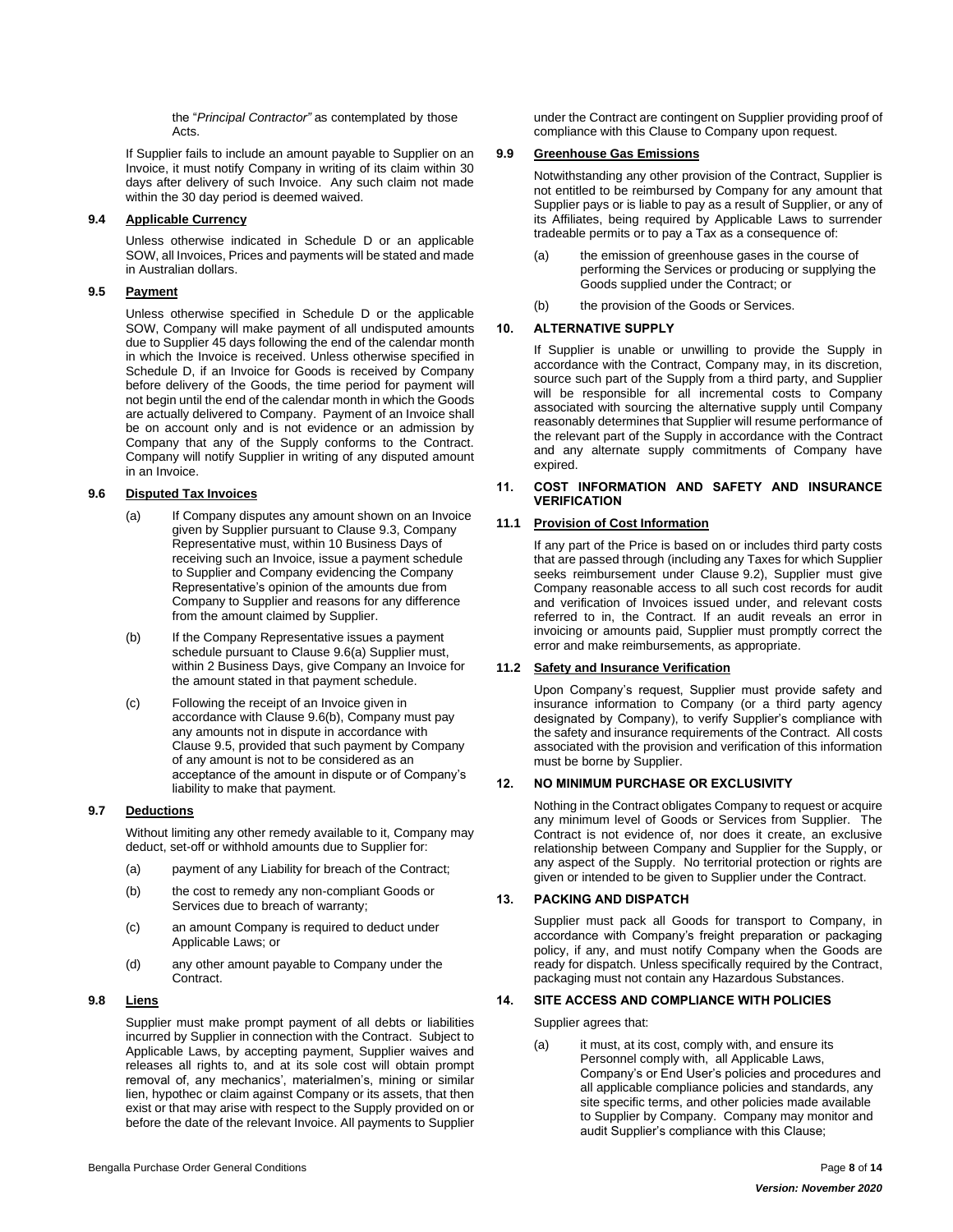- (b) Company may identify Supplier and/or certain of its Personnel as "Core Contractors". Supplier must ensure that any such Core Contractors undertake the mandatory compliance risk reduction training modules identified by Company from time to time within the timeframe specified;
- (c) it must, at its own cost, ensure its Personnel complete induction training courses required by Company prior to entering onto Company's Site; and
- (d) if Supplier enters onto any Company Site, it does so at its own risk, and will ensure that its Personnel are aware that they enter onto the Site at their own risk.

#### <span id="page-8-0"></span>**15. FORCE MAJEURE**

#### <span id="page-8-1"></span>**15.1 Notice and Obligation to Remedy or Mitigate**

A Party will not be liable for a delay or failure to perform obligations under the Contract due to Force Majeure if the invoking Party:

- (a) as soon as possible after the Force Majeure event, gives written notice to the other Party describing the Force Majeure in detail and the measures it proposes to remedy or mitigate the effects of the Force Majeure; and
- (b) uses all reasonable efforts to remedy or mitigate the effects of the Force Majeure.

If Supplier invokes Force Majeure but can partially supply any of the Supply then, at Company's request, Supplier must allocate the Supply to Company on no less than a pro rata share with its contracted customers based on total purchases during the preceding 6 month period.

#### <span id="page-8-2"></span>**15.2 Termination**

If a Force Majeure exceeds 30 days, the other Party may terminate the Contract, the applicable SOW(s) or PO(s) by written notice to the Party invoking Force Majeure.

# <span id="page-8-3"></span>**16. INSURANCES**

#### <span id="page-8-4"></span>**16.1 Supplier Insurances**

Supplier is required, at its cost, to effect and maintain throughout the Term and any additional period specified in the Contract, each of the insurances described in Clauses [16.2,](#page-8-5) [16.3,](#page-8-6) [16.4,](#page-8-7)  [16.5,](#page-8-8) [16.6,](#page-8-9) [16.7,](#page-9-0) [16.8](#page-9-1) and [16.9](#page-9-2) (**Supplier Insurances**) in relation to risks or occurrences arising, or which may arise, out of the performance of the Contract.

#### <span id="page-8-10"></span><span id="page-8-5"></span>**16.2 General and Product Liability Insurance**

- (a) Insurance covering all Liabilities in respect of any injury to, or death of, any person not being a person who at the time of the occurrence is engaged in or upon the service of the insured under a contract of service or apprenticeship, or any loss, damage or destruction to property not belonging to nor in the care, custody or control of the insured, however caused. Such insurance must provide cover to an amount of not less than \$20,000,000 for each and every claim.
- (b) The insurance outlined in Clause [16.2\(a\)](#page-8-10) must, unless prohibited by law, be endorsed to:
	- insure Company and its Personnel for their  $(i)$ respective rights and interests arising out of the performance of the Contract;
	- (ii) include a cross liability clause, noting that each of the parties comprising the insured will be considered as a separate entity, and the insurance applies as if a separate policy has been issued to each such party;
- (iii) waive all express or implied rights of subrogation against Company and its Personnel arising out of the performance of the Contract;
- (iv) cover "goods in the physical and legal control of Supplier" for an amount not less than the value of the "goods" held off the Site; and
- $(v)$  include a clause that provides that a breach of a condition or term of insurance by one insured will not adversely affect the cover provided to another insured under the policy.

## <span id="page-8-11"></span><span id="page-8-6"></span>**16.3 Workers' Compensation and Employer's Liability Insurances**

- (a) Workers' compensation and employers' liability insurances covering all Liabilities, whether arising under statute, common law or civil law, in relation to the death of, or injury to, any employee of Supplier or any person deemed to be an employee of Supplier.
- (b) The insurance outlined in Claus[e 16.3](#page-8-6) must, unless prohibited by law, be endorsed to:
	- indemnify Company against any liability which it may incur to Supplier's employees, arising by virtue of the applicable workers' compensation statute or regulations or at common law;
	- extend to include employees underground if any of the work under the Contract is to be performed underground; and
	- $(iii)$ provide cover in respect of each and every claim for an amount not less than the minimum statutory requirements.
- (c) The insurance outlined in Claus[e 16.3\(a\)](#page-8-11) must, unless prohibited by law, waive all express or implied rights of subrogation against Company and its Personnel.

# <span id="page-8-7"></span>**16.4 Supplier's Plant and Equipment**

If the performance of the Contract requires Supplier to use or provide for use plant and equipment that will be used at the Site in connection with the Contract, Supplier must maintain or require the owner of such plant and equipment (except where the owner of such plant or equipment is Company) to maintain insurance covering all loss and damage to that plant and equipment, for its replacement value. The insurance must, unless prohibited by law, waive all express or implied rights of subrogation against Company and its directors, officers and employees.

# <span id="page-8-8"></span>**16.5 Goods in transit**

If the performance of the Contract requires Supplier to transport Goods to or from the Site, unless otherwise advised by Company in writing, Supplier will maintain insurance covering loss of or damage to the Goods during transit, regardless of whether Company has paid for those Goods. Such insurance must note Company as a party insured under the policy.

# <span id="page-8-12"></span><span id="page-8-9"></span>**16.6 Motor Vehicle/Automobile Third Party Liability Insurance**

- (a) If the performance of the Contract requires Supplier or its Personnel to use or provide for use motor vehicles, Supplier must maintain or require the owners of such motor vehicles to maintain third party liability insurance covering all Liabilities in respect of any injury to, or death of, any person or any loss, damage or destruction to any property arising from the use of such motor vehicles.
- (b) The insurance outlined in Clause [16.6\(a\)](#page-8-12) must, unless prohibited by law, be endorsed to: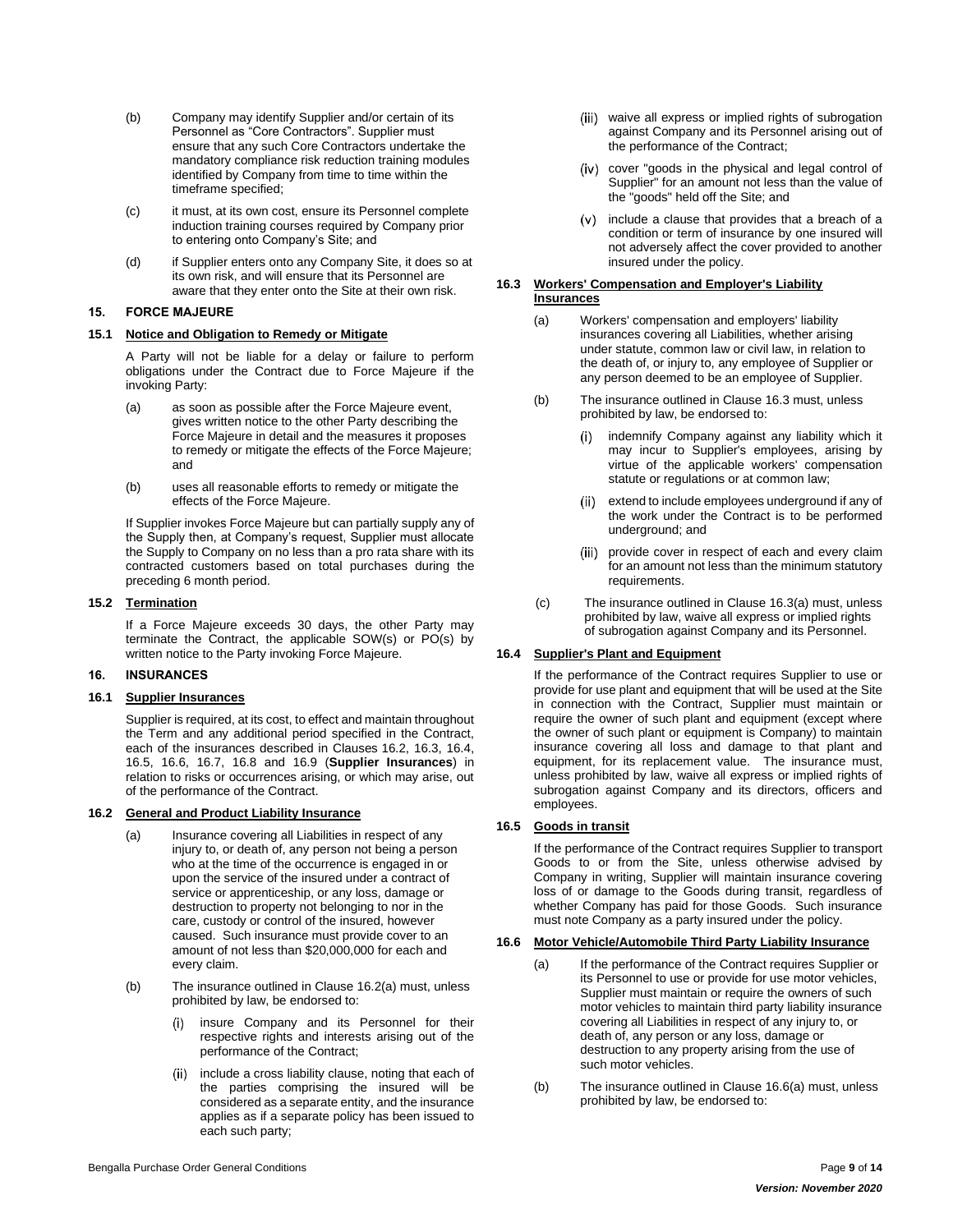- (i) insure Company and its Personnel for their respective rights and interests arising out of the performance of the Contract;
- (ii) include a cross liability clause, noting that each of the parties comprising the insured will be considered as a separate entity, and the insurance applies as if a separate policy has been issued to each such party;
- (iii) waive all express or implied rights of subrogation against Company and its Personnel arising out of the performance of the Contract; and
- (iv) include a clause that provides a breach of a condition or term of insurance by one insured will not adversely affect the cover provided to another insured under the policy.

#### <span id="page-9-0"></span>**16.7 Professional Indemnity Insurance**

If the performance of the Contract includes or is related to the provision of professional advice or services, Supplier must effect and maintain throughout the Term and for a period of not less than 7 years after termination of the Contract or completion of Supplier's obligations under the Contract, professional indemnity insurance in respect of any negligent acts, errors or omissions in the advice or services provided by Supplier under the Contract. Such insurance must provide cover to an amount of not less than the amount stated in the Key Terms, or if there is nothing stated in the Key Terms \$5,000,000 for each and every claim.

# <span id="page-9-4"></span><span id="page-9-1"></span>**16.8 Marine Insurance**

- (a) If the performance of the Contract requires or involves the use of watercraft, Supplier must maintain or require the owners of such watercraft to maintain:
	- marine hull and machinery insurance, including collision liability, on all watercraft so used, with a limit of cover not less than the market value of the watercraft; and
	- (ii) protection and indemnity insurance including coverage for injuries or death of masters, mates and crews. Such insurance must provide cover to an amount of not less than \$10,000,000 for each and every claim.
- (d) The insurance outlined in Clause [16.8\(a\)](#page-9-4) must, unless prohibited by law, be endorsed to:
	- insure Company and its Personnel for their respective rights and interests arising out of the performance of the Contract;
	- (ii) include a cross liability clause, noting that each of the parties comprising the insured will be considered as a separate entity, and the insurance applies as if a separate policy has been issued to each such party;
	- (iii) waive all express or implied rights of subrogation against Company and its Personnel arising out of the performance of the Contract; and
	- (iv) include a clause that provides that a breach of a condition or term of insurance by one insured will not adversely affect the cover provided to another insured under the policy.

# <span id="page-9-5"></span><span id="page-9-2"></span>**16.9 Aviation Insurance**

(a) If the performance of the Contract requires or involves the use of aircraft (including helicopters), Supplier must maintain or require owners of such aircraft to maintain:

- aircraft hull insurance, on all aircraft so used, with  $(i)$ a limit of cover not less than the market value of the aircraft; and
- $(ii)$ liability insurance including coverage for injuries or death of crew, passengers and any other person, and in respect of loss of or damage to cargo. Such insurance must provide cover to an amount of not less than \$10,000,000 for each and every claim.
- (b) The insurance outlined in Claus[e 16.9\(a\)](#page-9-5) must, unless prohibited by law, be endorsed to:
	- insure Company and its Personnel for their  $(i)$ respective rights and interests arising out of the performance of the Contract;
	- (ii) include a cross liability clause, noting that each of the parties comprising the insured will be considered as a separate entity, and the insurance applies as if a separate policy has been issued to each such party;
	- (iii) waive all express or implied rights of subrogation against Company and its Personnel arising out of the performance of the Contract; and
	- (iv) include a clause that provides that a breach of a condition or term of insurance by one insured will not adversely affect the cover provided to another insured under the policy.

#### <span id="page-9-3"></span>**16.10 Insurance terms**

- (a) If Supplier Insurances are subject to the application of any self-insured retention, excess or deductible, the amount of the self-insured retention, excess or deductible must be declared to Company. The Company reserves the right to require Supplier to reduce the amount of any self-insured retention, excess or deductible where such amount is considered by Company as being unreasonable in the circumstances of the Contract.
- (b) Supplier Insurances must be underwritten by a reputable insurer with a security rating from A.M. Best of not less than "A" and on terms and conditions consistent with prudent risk management practice.
- (c) No provision contained in this Clause [16](#page-8-3) will limit Supplier's liability in relation to the indemnities in the Contract.
- (d) Before performing any of the Supply, and each time the policies are renewed or varied, Supplier must provide Company with an insurance certificate of currency or such evidence as Company may reasonably require that Supplier and its Subcontractors are insured in accordance with the Contract.
- (e) In the event that Supplier fails to, or fails to ensure that it Sub-contractors, effect or keep in force any of the insurances required pursuant to the Contract, Company may do one or more of the following:
	- effect and maintain such insurances and deduct the costs of such insurances from any moneys due to Supplier;
	- refuse Supplier and its Personnel access to all or  $(ii)$ any part of the Site; and/or
	- (iii) treat the failure to insure as a default under the Contract.
- (f) All Supplier Insurances must not be varied to the detriment of Company or its Personnel, cancelled or allowed to lapse unless Supplier has received a written consent from Company.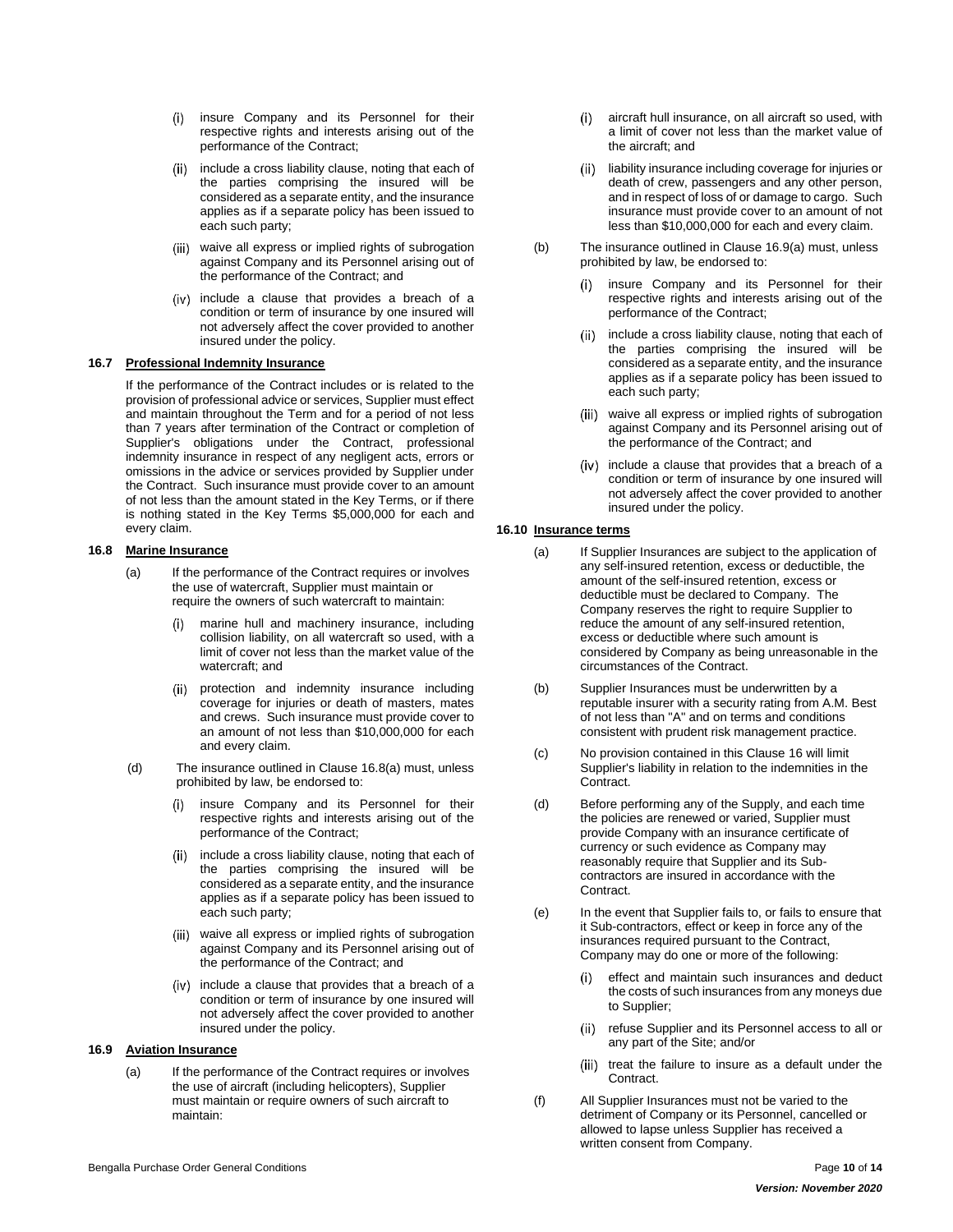## <span id="page-10-0"></span>**16.11 Notification under Supplier's policy**

If Supplier becomes aware of an event which may give rise to a claim involving Company under any policy of insurance effected by Supplier as required by this Clause [16](#page-8-3) Supplier must notify Company and must ensure that Company is kept fully informed of subsequent action or developments concerning the claim.

#### <span id="page-10-1"></span>**16.12 Sub-contractors' insurance**

Supplier must ensure that its Sub-contractors have the benefit of or effect and maintain insurances similar to Supplier Insurances required to be effected by Supplier.

## <span id="page-10-2"></span>**16.13 Insurance claims and payment of insurance excess**

- (a) Supplier will be responsible for the payment of any excess or deductible relating to the insurances effected by Supplier and Supplier will not be entitled to recover from Company any excess or deductible so paid by Supplier.
- (b) Supplier will be responsible for the payment of any excess or deductible relating to the insurances effected by Supplier where Company makes a claim under such policy, to the extent that Company determines that Supplier or any of its Personnel were responsible for the loss or damage.

#### <span id="page-10-3"></span>**16.14 Survival of Clause**

This Clause [16](#page-8-3) will survive the expiry or earlier termination of the Contract.

#### <span id="page-10-4"></span>**17. LIABILITY AND INDEMNITY**

#### <span id="page-10-5"></span>**17.1 Indemnity**

Subject to Clause [17.2,](#page-10-6) Supplier will indemnify and hold harmless each of the Indemnified Parties from and against all Claims and Liabilities, or assertion of Liabilities, arising out of:

- (a) an act or omission (including negligence of any kind) of Supplier or its Personnel resulting in:
	- (i) personal injury;
	- (ii) death;
	- (iii) infringement of Intellectual Property;
	- (iv) breach of confidentiality; or
	- any loss of or damage to property;
- (b) breach of the Contract; or
- (c) a Claim made against an Indemnified Party by any of Supplier's Personnel regarding workers' compensation or other employee benefit.

#### <span id="page-10-6"></span>**17.2 Exclusions**

Supplier will not be liable under Clause [17.1](#page-10-5) to the extent that the Liability was caused, or contributed to, by (as the case requires) Company's or an End User's negligent acts or omissions or wilful misconduct.

## <span id="page-10-7"></span>**18. TERMINATION**

#### <span id="page-10-8"></span>**18.1 Immediate Termination**

If Supplier or its Personnel fails to comply with any HSE Policies and Standards, which non-compliance presents, in Company's reasonable opinion, a material threat to health, safety or the environment, Company may immediately terminate the Contract without liability by written notice.

## <span id="page-10-9"></span>**18.2 Termination For Other Breach or Insolvency**

(a) Subject to Clause [18.1,](#page-10-8) Company may terminate the Contract or any SOW or PO, or any part thereof, without liability, by written notice if Supplier:

- breaches any of its obligations under the Contract  $(i)$ and such breach continues for 30 days after receipt of written notice of the breach; or
- (ii) becomes insolvent, bankrupt, makes an assignment for the benefit of its creditors or files a petition or other proceeding in bankruptcy or for protection from its creditors, or if a receiver or trustee in bankruptcy is appointed over all or any of its assets or business, or any proceeding in bankruptcy, receivership or liquidation is initiated against such Party and is not dismissed within 30 days.
- (b) Supplier may terminate the Contract, SOW or PO if Company fails to make payment of an undisputed amount, as specified in Clause [9.5,](#page-7-1) and such breach continues for 30 days after receipt of written notice of the breach.

# <span id="page-10-10"></span>**18.3 No Fault Termination**

Company may, in its absolute and sole discretion, terminate or suspend the Contract or any SOW or PO, in whole or in part, upon prior written notice to Supplier. If Company terminates the Contract, a SOW or PO under this Clause [18.3,](#page-10-10) the only amounts recoverable by Supplier will be limited to (as applicable):

- (a) amounts due by Company to Supplier for the Supply actually provided prior to the date of the termination; and
- (b) actual costs that Supplier is not otherwise able to recover or mitigate, incurred by Supplier solely as a result of the termination for:
	- materials already purchased by Supplier solely for the provision of Goods; and
	- removing Supplier's equipment (if any) from the  $(ii)$ Site, back to its place of origin.

# <span id="page-10-11"></span>**18.4 Effect of Termination**

Expiry or termination will be without prejudice to any rights and remedies of either Party, including injunctive relief. The Parties' rights and obligations in Clauses [4,](#page-5-0) [5,](#page-5-3) [9,](#page-6-0) [10,](#page-7-6) [16,](#page-8-3) [17,](#page-10-4) [19,](#page-10-12) [21,](#page-11-3) [22](#page-11-7) and [23](#page-12-1) will survive expiry or termination of the Contract. If a Party terminates only certain SOWs or POs under this Clause [18.4,](#page-10-11) the remainder of the Contract, SOWs or POs will continue in force (but without prejudice to any rights of termination which subsequently arise).

#### <span id="page-10-12"></span>**19. CONFIDENTIAL INFORMATION**

## <span id="page-10-13"></span>**19.1 Obligation of Confidentiality**

Each Party undertakes and agrees:

- (a) to hold in strict confidence all Confidential Information of the other Party and not to disclose or permit or cause such Confidential Information to be disclosed to any person except as permitted under this Clause [19;](#page-10-12) and
- (b) not to use the Confidential Information (including duplicating, reproducing, distributing, disseminating or directly or indirectly deriving information from the Confidential Information), except to the extent necessary to comply with, or exercise its rights under, the Contract,

unless the Party has obtained the prior written consent of the other Party (which consent may be withheld by the other Party in its discretion).

#### <span id="page-10-14"></span>**19.2 Permitted Disclosure**

A Party may disclose the other Party's Confidential Information on a need to know basis to its Personnel, provided that such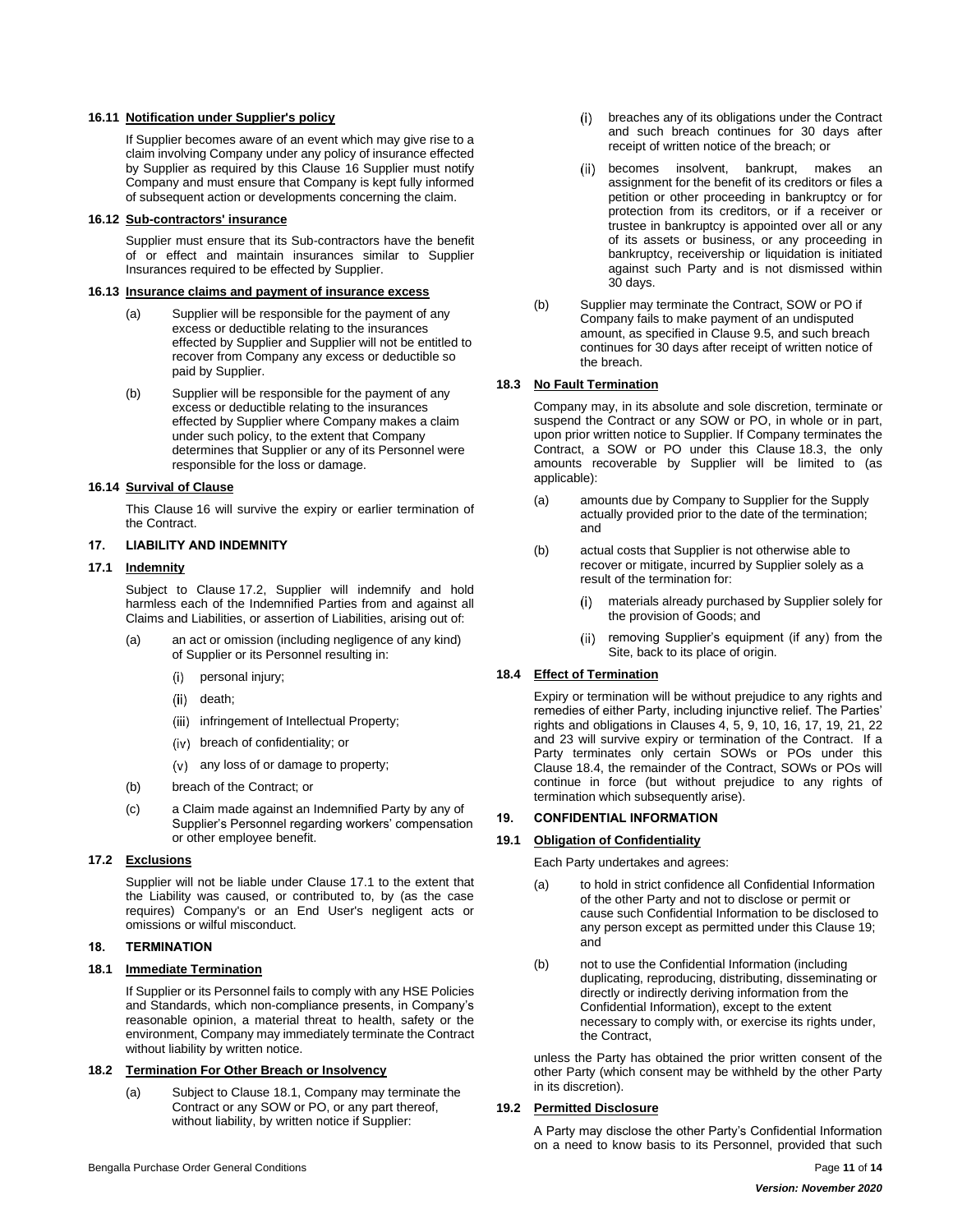Personnel must be bound by an obligation to keep such Confidential Information confidential.

#### <span id="page-11-0"></span>**19.3 Exceptions**

Clause [19.1](#page-10-13) does not apply to:

- (a) information after it becomes generally available to the public other than as a result of the breach of this Clause [19](#page-10-12) or any other obligations of confidence imposed on a Party; or
- (b) the disclosure of information in order to comply with Applicable Laws or legally binding order or requirement of a court or Government Agency, provided that prior to such disclosure the Party required to make the disclosure gives immediate written notice to the other Party, to the extent reasonably practical, with full particulars of the proposed disclosure.

# <span id="page-11-1"></span>**19.4 Return of Confidential Information**

If requested by the disclosing Party in writing, whether prior to or after the expiration or earlier termination of the Contract, the receiving Party must promptly deliver to the disclosing Party all Confidential Information in its (or any of its Personnel's) custody, possession or control.

## <span id="page-11-2"></span>**20. PUBLIC ANNOUNCEMENTS**

Except as required by Applicable Laws or as otherwise permitted by the Contract, Supplier may not make any public announcements or disclosures as to the Contract, or otherwise in relation to the subject matter of the Contract, without the prior written consent of Company.

#### <span id="page-11-3"></span>**21. INTELLECTUAL PROPERTY RIGHTS IN THE SUPPLY**

### <span id="page-11-4"></span>**21.1 Company IP and Supplier IP**

- (a) Each entity remains the owner of all of its Intellectual Property, meaning Supplier owns all Supplier IP and Company owns all Company IP, and nothing in the Contract prevents or limits that entity's use or exploitation of its respective Intellectual Property.
- (b) Neither Party will reproduce, communicate, use, register or attempt to register any interest in, or otherwise deal with, the Intellectual Property of the other including filing for patent protection, except to the extent permitted under the Contract.
- (c) If Supplier IP is included in the Supply, Supplier grants Company or other End User (as the case requires) and its Personnel a non-exclusive, assignable, transferable, perpetual, royalty free licence to use the Supplier IP in any way necessary to use, maintain and/or repair the Supply.

# <span id="page-11-5"></span>**21.2 Contract IP**

The Parties agree that:

- (a) all Contract IP will be vested in Company or other End Users (as the case requires) and will be Company's (or other End User's) property as and when created and Supplier assigns and must ensure that all its Personnel assign all right, title and interest in and to the Contract IP to Company or other End User (as the case requires), free and clear of all liens, charges, hypothecs, security interests, claims, third party rights to use or acquire such Contract IP or other encumbrances whatsoever;
- (b) Supplier unconditionally and irrevocably waives all moral rights (and/or unconditionally and irrevocably consents to any act that would infringe its moral rights), and must cause any Personnel or third parties

engaged in the creation of any Contract IP to do the same; and

(c) at Company's request, Supplier must deliver any formal assignment, consent, waiver or other document required to give effect to this Clause [21.2.](#page-11-5) Any Documentation containing Contract IP must be marked as directed by Company to identify Company's (or other End User's) ownership of Contract IP.

## <span id="page-11-6"></span>**21.3 Third Party Intellectual Property**

Supplier warrants that if any Intellectual Property of any third party is included in the Supply, or if Company or its Personnel will reasonably need to use the Intellectual Property of a third party in the use and enjoyment of the Supply, Supplier has obtained or will obtain from the third party(ies), all necessary licences and consents to use all such Intellectual Property, at no additional cost to Company.

## <span id="page-11-7"></span>**22. BUSINESS STANDARDS**

#### <span id="page-11-8"></span>**22.1 Illegal Information Brokering**

Supplier recognises that the practice of Illegal Information Brokering or any other corruption of the Contract award process is not permitted by Company and Supplier represents and warrants that it has not and will not utilise Illegal Information Brokering in connection with the Contract.

# <span id="page-11-9"></span>**22.2 Anticorruption**

- (a) Each Party must maintain internal policies, procedures and controls to prevent its Personnel from engaging in bribery and corruption. Copies of such policies, procedures and controls must be made available to the other Party upon request.
- (b) Each Party or its Personnel, in connection with the Contract, must not directly or indirectly, offer, promise, give, demand or accept any bribe or other undue advantage in order to obtain, retain or direct business or secure any improper advantage in the conduct of business. This applies whether dealing with government or private individuals or enterprises.

# <span id="page-11-10"></span>**22.3 Personal Data**

Each Party agrees to comply with all Applicable Laws relating to privacy and protection of any information relating to identifiable individuals (and includes all information relating to individuals) that is protected by Applicable Laws that is obtained by or disclosed to them pursuant to the Contract.

# <span id="page-11-11"></span>**22.4 Data Protection**

In addition to its obligations under Clause [22.3,](#page-11-10) Supplier agrees to:

- (a) only collect, use, disclose or process Company's Personal Data for the purposes of providing the Supply under the Contract, and as directed by Company;
- (b) immediately notify Company if:
	- an individual complains to Supplier that his/her Company Personal Data has been inappropriately handled; or
	- the disclosure of Company's Personal Data is or  $(ii)$ may be required by law;
- (c) put into place and maintain appropriate technical, physical and organisational measures to protect against processing, access or disclosure to Company's Personal Data; and
- (d) if requested by Company to do so for the purposes of Company's compliance with its global data privacy obligations, execute European Union model contracts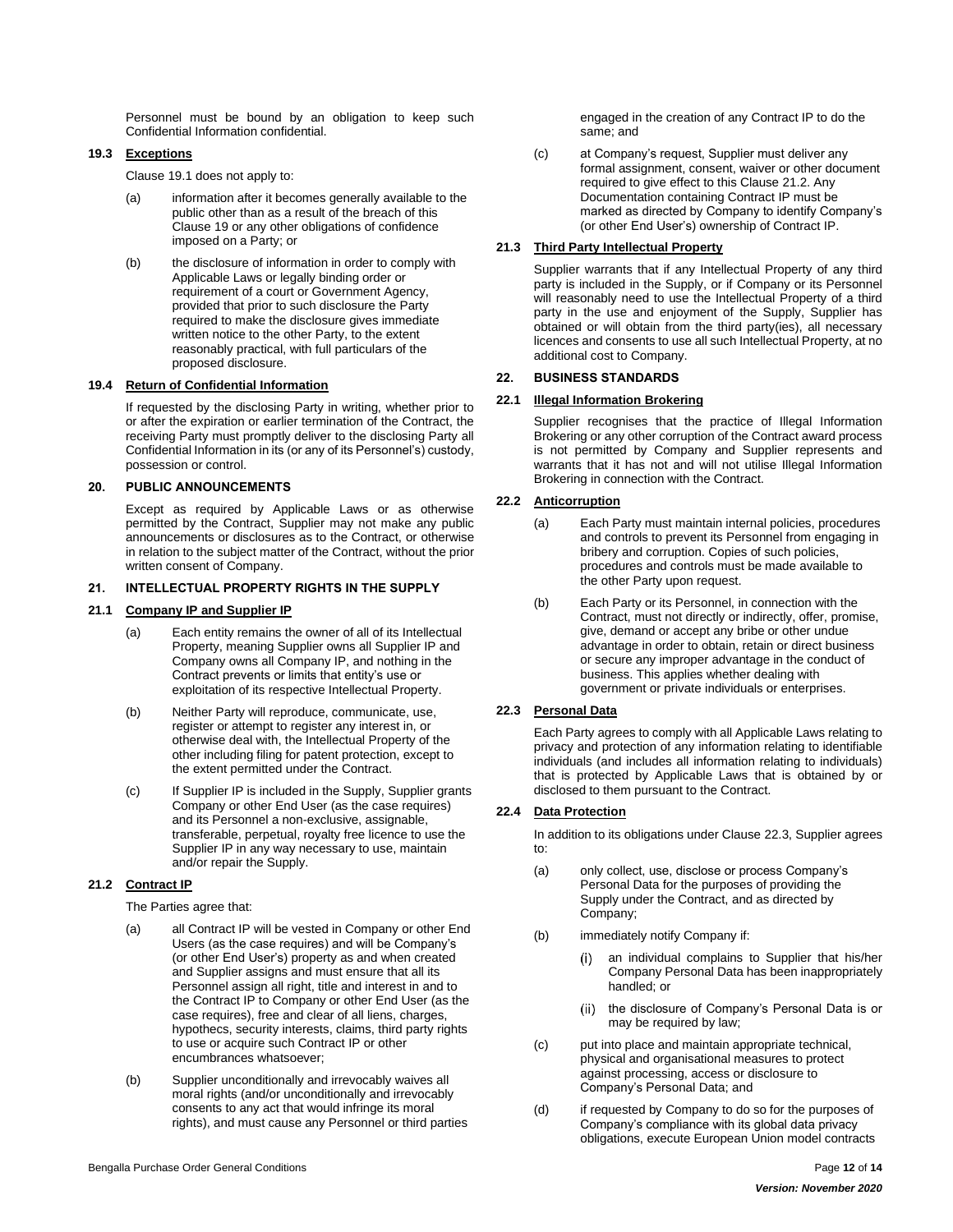for the transfer of Personal Data with Company or with Supplier's related companies or subcontractors.

# <span id="page-12-0"></span>**22.5 Slavery and slavery like offences**

- (a) The Supplier acknowledges that forms of modern slavery, including forced labour, child labour, debt bondage, servitude, human trafficking and deceptive recruiting for labour or services are a violation of human rights, are against the law, and are completely at odds with the Company's values.
- (b) The Supplier represents and warrants that it has not engaged in any activity, practice or conduct that would constitute an offence under Division 270 or Division 271 of the Schedule to the *Criminal Code Act 1995* (Cth), and it is not aware of any such activity, practice or conduct by its Personnel or its immediate Subcontractors or suppliers.
- (c) The representations and obligations under this Clause [22.5](#page-12-0) will continue throughout the Term.

#### <span id="page-12-1"></span>**23. MISCELLANEOUS**

#### <span id="page-12-2"></span>**23.1 Independent Contractor Status**

Supplier is an independent contractor and not an employee, agent or joint venture partner of Company. Company will not be responsible for, or have control or charge over, any of the acts or omissions of Supplier or its Personnel.

# <span id="page-12-3"></span>**23.2 Assignment and Subcontracting**

Supplier may not assign, transfer or subcontract all or any part of the Contract, any SOW or PO without Company's prior written consent. Any purported assignment, transfer or delegation by Supplier without required approval shall be null and void. The Contract will be binding upon and inure to the benefit of the permitted successors and assigns of each of the Parties. For the purpose of but without limiting this Clause [23.2,](#page-12-3) an assignment of this Contract will be deemed to have occurred where there has been a Change of Control.

#### <span id="page-12-4"></span>**23.3 Entire Contract**

The Contract contains the entire agreement between the Parties with respect to its subject matter and supersedes all prior communications and negotiations between the Parties, including requests for proposal or response to any proposal.

# <span id="page-12-5"></span>**23.4 Proportionate Liability**

The parties agree that, to the extent permitted by law, Part 4 of the *Civil Liability Act 2002* (NSW) (and any equivalent statutory provision in any other state or territory) is excluded in relation to all and any rights, obligations and liabilities of the parties under or in relation to the Contract, whether they are sought to be enforced as a breach of contract or a claim in tort or otherwise.

# <span id="page-12-6"></span>**23.5 PPSA**

- (a) In this clause:
	- $(i)$ **PPSA** means the Personal Property Securities Act 2009 (Cth);
	- **PPS Register** means the Personal Property Securities Register established under section 147 of the PPSA; and
	- (iii) all capitalised terms not otherwise defined in this Contract have the meaning given to them in the PPSA.
- (b) Supplier acknowledges and agrees that:
	- the Contract constitutes a Security Agreement;  $(i)$ and
	- $(ii)$ the Contract creates a Security Interest of Company including in relation to:
- $(A)$ any and all goods, materials, components and other things (whether fixed or unfixed) intended for use in the Supply which are located on Site or off Site;
- all construction plant, temporary works  $(B)$ and other things on Site or off Site as are used by Supplier or any subcontractors;
- $(C)$ the benefit of any subcontracts or other contracts which Company requires to be novated to Company or Company's nominee; and
- $(D)$ all data used in, or prepared for, the Supply,

#### (**Collateral**).

- (iii) Supplier consents to Company registering Company's Security Interest over the Collateral and shall ensure that each subcontractor consents to registering Company's Security Interest in the Collateral, where applicable.
- (c) Supplier undertakes to:
	- promptly sign any further documents and provide  $(i)$ any further information (such information to be complete, accurate and up-to date in all respects) which Company may reasonably require to:
		- register a Financing Statement or  $(A)$ Financing Change Statement on the PPS Register in relation to a Security Interest over the Collateral;
		- $(B)$ register any other document on the PPS Register which is necessary to perfect Company's Security Interest over the Collateral; or
		- $(C)$ correct a defect in any Contract Document;
	- not register, or permit to be registered by any third  $(ii)$ party including a subcontractor, a Financing Statement or a Financing Change Statement in respect of the Collateral without the prior consent of Company; and
	- (iii) keep full and complete records of the Collateral.
- (d) Company and Supplier agree that:
	- to the extent permitted by law, the following  $(i)$ provisions of the PPSA do not apply to this Contract: section 95; section 121(4); section 125; section 129; section 130; section 132(3)(d); section 132(4); section 135; section 142; and section 143.

#### <span id="page-12-7"></span>**23.6 Security of Payment**

- (a) Supplier must promptly give Company a copy of any document (other than a payment claim in relation to which no further documentation has been received) Supplier gives or receives in connection with Security of Payment Act.
- (b) If Company becomes aware that a subcontractor is entitled to suspend work under section 27 of the Security of Payment Act, Company may (at its absolute and sole discretion) pay the subcontractor such money that is, or may be, owing to the subcontractor for work forming part of the Supply, and Company may recover from Supplier any amount paid as a debt.